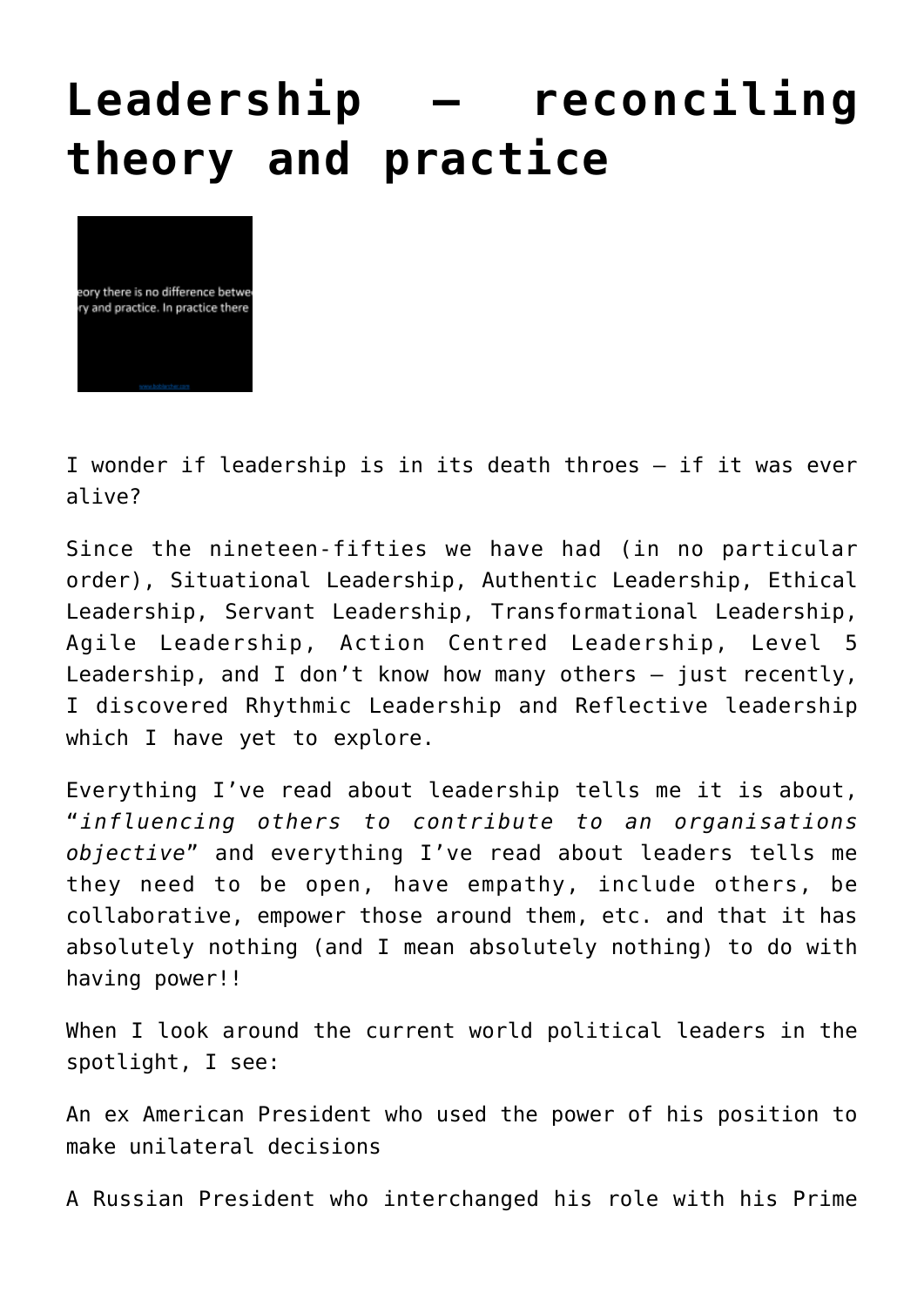Minister to maintain power

A Chinese President who changed the constitution such that he can maintain his power for the rest of his life

A Turkish President who made constitutional changes to give him more power

All the above (and many others) are all the "leaders" of their respective countries; they are being very discrete in their influencing!!! I see little, empathy, empowerment & inclusion and a lot of bragging, manipulating & name calling.

At the funeral of Nelson Mandela, Ban Ki-moon, Obama and others talked of the nobleness of Mandela. There were many speeches about how Mandela was the "incarnation" of leadership and how he was an "example" to other world leaders. The importance of his "compassion" and his desire for "reconciliation" were praised as the watchwords for the future – personally, I'm still watching for them!

If I look at business leaders, I still see today senior leaders awarding themselves huge salary increases while laying off "workers" via an SMS or delocalising because the profit margin is not thick enough.

At lower levels of many organisations, managers are still selected on their "subject" knowledge rather than their ability to "manage", let alone lead.

After more than 40 years of consultants & trainers singing the praises of empowerment, dialogue and empathy I see command and control almost everywhere.

Where is the leadership incarnated by MLK, Mandela and Gandhi? Where is the leadership that is disconnected from power?

Where are the leaders with integrity, courage and humility?